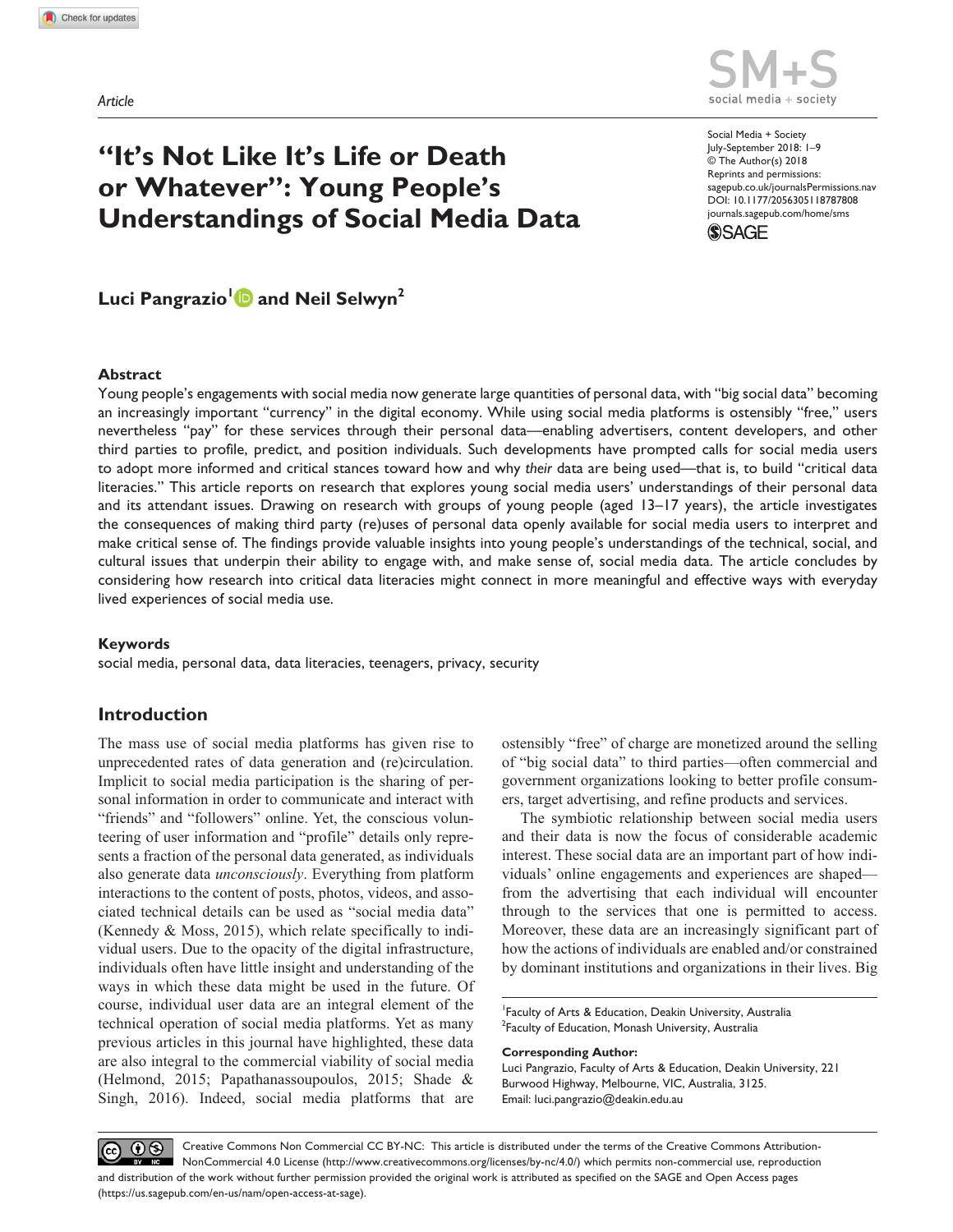social data are an important component of decision-making in fields ranging from financial credit through to job recruitment. Concerns have therefore been raised over the transparency and fairness of these processes, particularly in terms of the ability of social media users to engage with these data processes in informed and empowered ways. Depictions of "the used user" (Peacock, 2014) reflect growing academic concerns over "the asymmetrical power relations that are deeply imbricated in the structural ways in which data are produced by and yet flows away from the user" (Pybus, Cote, & Blanke, 2015, p. 4).

Thus, it is now being argued that individuals need to develop informed and critical stances toward how and why *their* data are being used. This is often framed in terms of individuals building "critical digital literacies" and becoming vigilant "data citizens" (Gregory & Bowker, 2014). These issues are seen to be especially pertinent for teenage social media users (i.e., aged 12–18 years). This age group constitutes some of the most voracious but vulnerable users of social media. On one hand, it is widely accepted that "smart" management of personal data can enhance young people's use of digital technology. However, recent European and North American research has raised concerns over a sense of powerlessness among teenagers with regard to personal data, and their limited control over data privacy and security (Donovan, 2013; Pybus et al., 2015). To this end, enhanced awareness and control of personal data is now being seen as a crucial part of supporting young people's engagement with social media.

Yet, this is not a straightforward issue that can be addressed easily. First, social media platforms are designed and configured in ways that compel many users to simply acquiesce to the continuous sharing of data. As Custers (2016) observes, "browsing and surfing would take a lot of time if every internet user would really think through every consent request that is asked for" (p. 3). Second, there are clear limitations to technical and legislative controls. For example, while most social media platforms rely on user agreements to "Terms Of Service" and privacy policies, "there is growing skepticism regarding the effectiveness of informed consent in the context of personal data processing" (Custers, 2016, p. 2). Similarly, technical fixes such as encryption software, data-blocking software, and privacy filters are seen to require technical skills and competencies beyond those of many technology consumers (young and old alike) (Matzner, Masur, Ochs, & von Pape, 2016).

Third, it also appears that personal data are an aspect of social media that many users are unwilling and/or unable to approach in a critical manner. While data privacy is found to be a matter of considerable concern for young people (e.g., Marwick & Boyd, 2014), this tends to relate predominantly to the active sharing of content to others (Suh & Hargittai, 2015). Besides concerns over passing content to "friends" and "friends of friends," third party (re)appropriation of personal data is often *not* seen as an immediate issue by social

media users. Indeed, Suh and Hargittai (2015) report that many young people see more value in being active and sharing information on Facebook than protecting their personal information, meaning data-mining is seen as an acceptable tradeoff for platform participation.

While it might not be a topic of particular interest to most social media users, there is a growing academic concern with addressing the "intellectual detachment" (Obar, 2015) of individuals with regard to their personal data. This issue has certainly come to the fore in the emergent field of "critical data studies" (e.g., Dalton et al., 2016; Kitchin & Lauriault, 2018). This approach highlights the need for better understandings of how digital data are implicated in shaping what people can and cannot do in the shaping of opportunities and—in short—in the operation of power.

In these terms, researchers have begun recently to consider the politics of young people's personal digital data. In particular, a few studies have explored ways of supporting young people's "data agency"—what Pybus et al. (2015) describe as "a recursive data public . . . with augmented critical data making capacity" (p. 8). This is seen to involve supporting young people to become "fully informed agents" (Peacock, 2014, p. 7) whose social media practices are grounded in sophisticated understandings of how personal data are generated and (re)used as a result of their actions. As Peacock (2014) continues,

As a working thesis, I propose that online users do not use the internet to "donate" personal data to unknown corporate entities . . . . A case can be made [. . .] for an inherent preference amongst individuals to control the extraction and distribution of personal data. People prefer to be the experts of their own situation. (p. 2)

# **Research Questions and Methods**

This article therefore responds to ongoing calls for research that seeks to explore "how social media data and their mining might be made accessible to publics" (Kennedy & Moss, 2015, p. 7). Specifically, the remainder of the article reports on research designed to explore the extent to which young social media users are aware of their personal data and its attendant issues. As such, the article addresses the following research questions:

- What are young people's understandings of personal data, and how do these relate to their social media practices?
- What concerns do young people express about personal data associated with their social media use?
- What new personal data practices do young people see as appropriate and/or attainable?

These questions were addressed by a 12-month research study, which sought to work with groups of young people to cultivate "critical" understandings of their own personal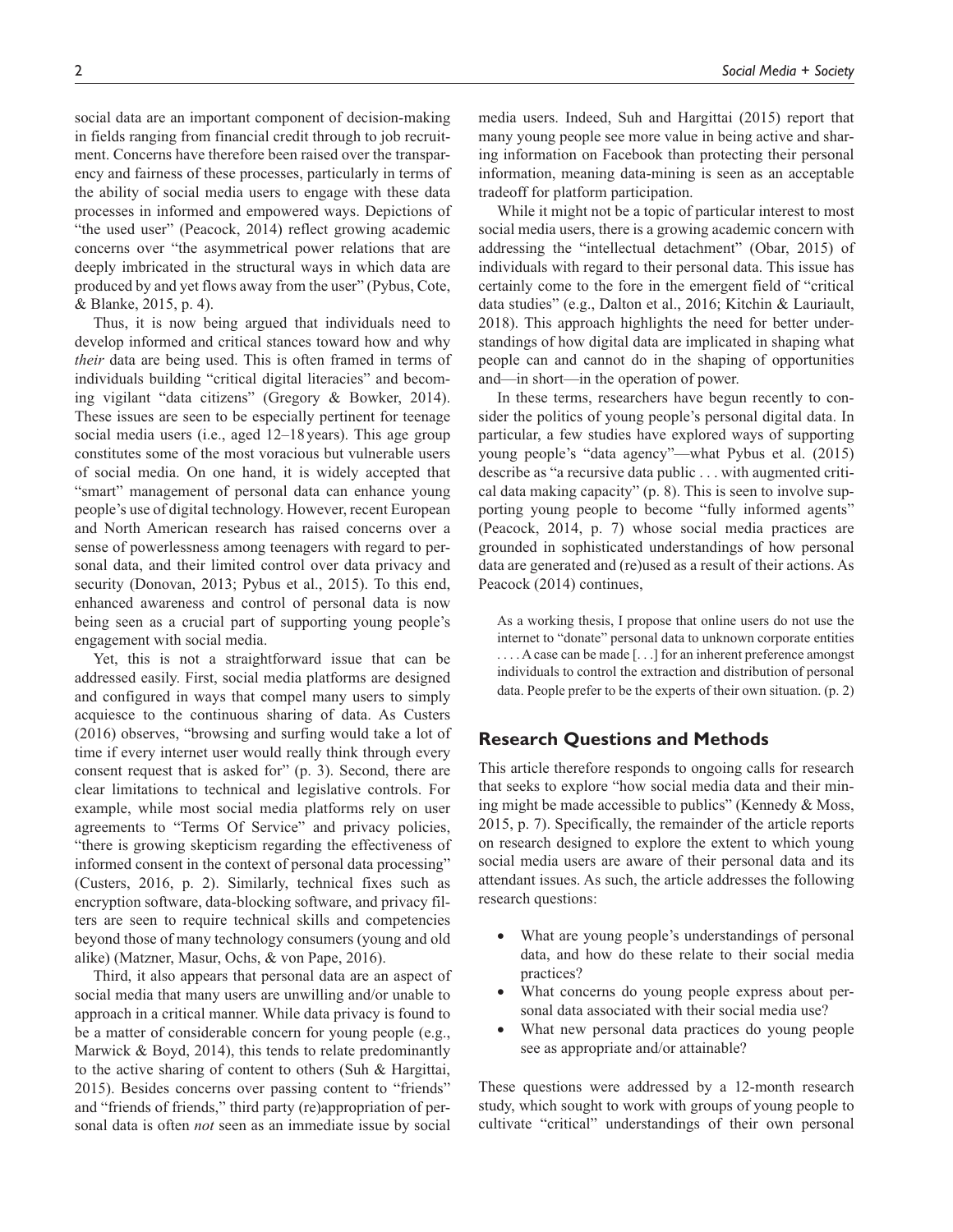| Faces | Labels                             | Web                                      | Text                     | Document |                     | Properties | Safe Search                                                                                                  | <b>JSON</b> |  |
|-------|------------------------------------|------------------------------------------|--------------------------|----------|---------------------|------------|--------------------------------------------------------------------------------------------------------------|-------------|--|
|       | All consideration and              |                                          |                          | 1111111  | Joy                 | a n<br>٠   | Likely                                                                                                       |             |  |
|       |                                    |                                          |                          |          | Sorrow              |            | Very Unlikely                                                                                                |             |  |
|       |                                    |                                          |                          |          | Anger               |            | Very Unlikely                                                                                                |             |  |
|       |                                    |                                          |                          |          | Surprise<br>Exposed | 價          | Very Unlikely<br>Very Unifiely                                                                               |             |  |
|       |                                    |                                          |                          |          | Blurred             |            | Very Unifiely                                                                                                |             |  |
|       |                                    |                                          |                          |          | Headwear <b>III</b> |            | Very Unilkely                                                                                                |             |  |
|       |                                    | Screen Shot 2017-05-09 at 5.59.55 am.png |                          |          | Roll: 16*           | Tilt: 7*   | Pan: 11*                                                                                                     |             |  |
|       |                                    |                                          |                          |          | Confidence          |            | 99%                                                                                                          |             |  |
|       |                                    |                                          |                          |          |                     |            |                                                                                                              |             |  |
|       |                                    |                                          |                          |          |                     |            |                                                                                                              |             |  |
|       |                                    |                                          |                          |          |                     |            |                                                                                                              |             |  |
|       |                                    |                                          |                          |          |                     |            |                                                                                                              |             |  |
|       |                                    |                                          | Insight From Your Images |          |                     |            |                                                                                                              |             |  |
|       | <b>Fl</b> eans                     |                                          |                          |          |                     |            | Easily detect broad sets of objects in your images, from flowers, animals, or transportation to thousands of |             |  |
|       | <b>P</b> FLOWLES<br>$\blacksquare$ |                                          |                          |          |                     |            | other object categories commonly found within images. Vision API improves over time as new concepts are      |             |  |

**Figure 1.** Sample sentiment analysis from PDQ dashboard link.

data. The project ran from July 2016 through June 2017, working with five groups (overall *n*=27) in the Melbourne metropolitan area of Australia, composed of 11 females, 14 males, and 1 non-binary participant aged 13–17 years.

The project adopted methods that are beginning to be used in social and computational science to make data processing more visible and accessible to participants (Kennedy & Moss, 2015; Pybus et al., 2015). This involved a combination of code-based experimentation with digital media and data generation (Haber, 2016), as well as a participatory workshops (Blomberg & Henderson, 1990; Bødker, Grønbæk, & Kyng, 1993) designed to support participants to co-construct alternative ways of engaging with social media along "data savvy" lines. The workshops were used as a means to investigate the realities of young people's social media use and to highlight where it might be possible to reconfigure social media practices more democratically in light of how personal data are being re-used and re-appropriated by third parties (see Ehn, 1988). As such, participatory design offered an ideal means of testing the potential and limitations of "critical" personal data principles against the confines of the young people's everyday lives.

Following this approach, the first phase of investigation involved establishing the young people's current understandings of personal data. The second stage involved generating a sample of personal data, which participants could analyze and reflect upon. In order to facilitate this, the researchers first worked with a software developer to develop an Android smartphone chat app (titled "PDQ") that was capable of aggregating individuals' personal data, and then demonstrating to each participant how their data might be recirculated and reused by various third parties. Participants who did not have an Android phone were supplied with one for the duration of the study. At the conclusion of the study, the app and data were deleted from all of the mobile phones. The app was

developed to provide insights into three forms of data generated by social media use:

- 1. The use of natural language processing to extract metadata from chat logs (using the Cloud Language API);
- 2. The use of shared images to extract metadata on the user, including sentiment analysis of faces and object recognition (using the Cloud Vision API);
- 3. The use of GPS co-ordinates from the users' Android device to map user whereabouts and reverse geo coding to create user location meta-data (using Google Maps API).

The project's use of a bespoke mobile app was deliberate. First, privacy issues regarding young people's social media use are seen to increase with the use of mobile devices (Suh & Hargittai, 2015). Second, the app's use of industry-practice APIs was intended to open up access to commercial data mining techniques, and tools that are normally hidden—and therefore rendered uncontestable—to ordinary users (Kennedy & Moss, 2015). As Boyd and Crawford (2012) put it, "wrangling APIs, scraping, and analyzing big swathes of data is a skill set generally restricted to those with a computational background" (p. 674). In a practical sense, PDQ generated insights into the sentiments of individuals depicted in images (see Figure 1); the locations individuals visited over the course of the week, presented as a list of commercial outlets (i.e., McDonalds, shops), institutions (i.e., schools, doctors surgeries), and community venues (i.e., local swimming pools); and analysis of text for references to events, documents, and people. The app is currently undergoing further development so that it will be more broadly available for research and educational purposes.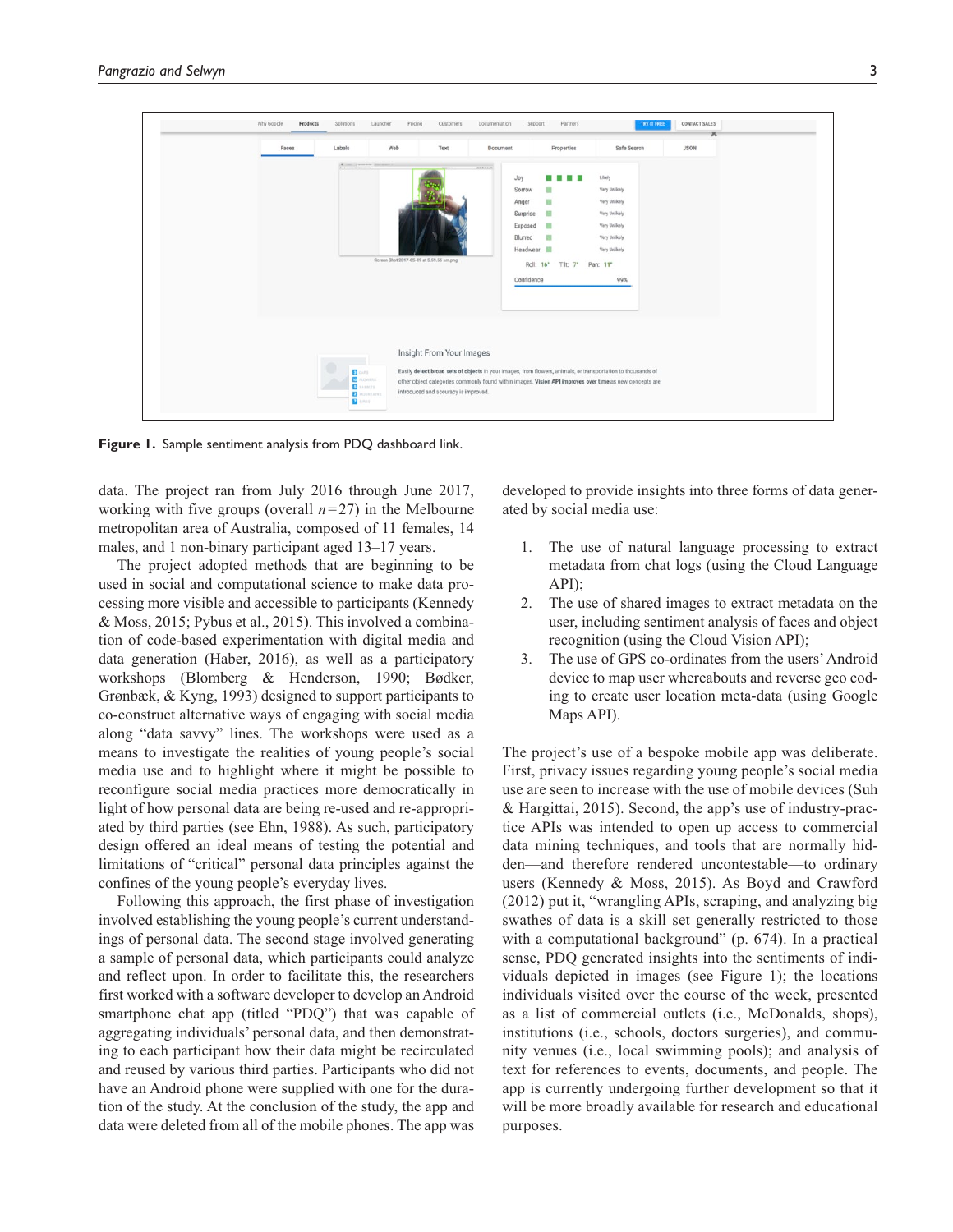Once participants had used PDQ to generate a sample of personal data over a 7-day period, they then engaged in a series of three "personal data workshops" that focused on: (1) understanding personal data practices, (2) linking these with personal data trails and traces, and (3) identifying methods of personal data protection and/or resistance. This final workshop used participatory design methods to help young people devise strategies and tactics that could help them to better manage and make sense of their personal data. At each of the three phases of the investigation, participants were split up into groups of 3–6 for focus group discussions conducted by the researchers. Each workshop therefore generated large amounts of data relating to the young people's developing understandings of their personal data and social media use.

Researchers systematically collected data from all the workshops in the form of observations and recorded discussions. Data were analyzed in three sweeps, including (1) an initial reading involving memoing, selecting, summarizing and coding; (2) subsequent stages of construction of themes guided by the research questions and background theory; and (3) final stages involving finer-grained coding involving constant comparison and theory building (Denzin & Lincoln, 2005; Miles & Huberman, 1984). Categories of analysis were developed which related both to the background theory and to the analysis of the data. What follows is an analysis of these data with regard to the three research questions.

#### **Findings**

These young people could be described as eclectic users of social media, with varied uses for the different platforms they engaged with. The most popular social media platforms used were Snapchat and Instagram, with one participant describing Instagram as "the app of a generation." By contrast, very few made use of Facebook, as it was seen as a social media platform for adults, or the "mum social media thing" [Zara]. In fact, many participants appeared wary of Facebook and described it as "very public" [Mac] and "complicated" [Hannah]. This was in contrast with the other platforms they used which were perceived as more secure and simpler to use. Several participants eschewed what they described as "mainstream social media platforms" [Blair] and predictable patterns of use, and instead used social media for specific purposes. For example, Andrew used Twitter for the sole purpose of locating celebrities when they were in town. While three girls appropriated Snapchat by covering the camera on their phone to send "snaps" *without* images, resisting conventional or expected uses of the platform. As such, this group could be characterized as using social media in ways that were responsive to the cliques and niches of young people.

# *Young People's Understandings of Personal Data at the Beginning of the Workshops*

At the beginning of the workshop sessions, participants were interviewed about their understandings of personal data.

These interviews highlighted several areas of concern and awareness, as well as other issues that were less of a concern or non-concerns.

*Concerns Pre-PDQ.* The young people's concerns over personal data centered predominantly on  $(1)$  "intimate" individuals that they had strong interpersonal ties with; (2) technology and telecommunications companies, whom they regarded as tracking and recording their personal data; and (3) concerns about "unknown" actors (hackers and pedophiles). The most common concerns about intimates related to privacy and, in particular, anxiety in relation to using privacy settings. As Josie explained, even though she was "not necessarily talking bad about someone else" mutual friends were a common topic of conversation on social media. Achieving the desired level of disclosure required a detailed understanding of privacy settings, which several female participants were concerned about. There were some differences to privacy concerns based on age and gender. For example, the younger female participants (aged 13–14 years) were more concerned about personal data being accessed and shared by "friends" and "friends of friends," whereas the older participants (aged 16–17years) were more concerned about unknown others, such as "hackers" and "identity thieves."

A concurrent set of concerns related to technology and telecommunications companies tracking participants online and recording their personal data. One participant, Mac, had been using VPNs for "a year or so" to allay his concerns about being tracked online. Concerns around the permanence of social media data were also expressed as another participant, Mary, proclaiming that "what goes online stays online." This inversion of a well-known quote usually used to maintain discretion among peers (i.e., "what happens in Vegas stays in Vegas") was used here to convey concerns around the permanence of social media data. As Johanna elaborated, even if a post has been "deleted," the technology companies had still "got everything" and could use that information at any time in the future.

While participants also expressed concern about other "unknown" actors who they saw as being interested in their social media data, it was hard for participants to articulate who these people actually were. With less concrete examples available, participants described these actors in extreme terms, explaining that they were "pedophiles" and/or "master hackers," who were, according to one group of boys, motivated by "malicious intent." Facebook was seen as a platform where one might be more likely to encounter these actors and was a reason *not* to use the platform. Other more predictable concerns around social media use (such as cybersafety and addiction) were more easily expressed on behalf of others. As Josie explains,

I definitely see how some people would see the downsides of using social media because of things like cyberbullying and stuff like that. But also, some people our age overuse it a bit and so sometimes they get a bit addicted.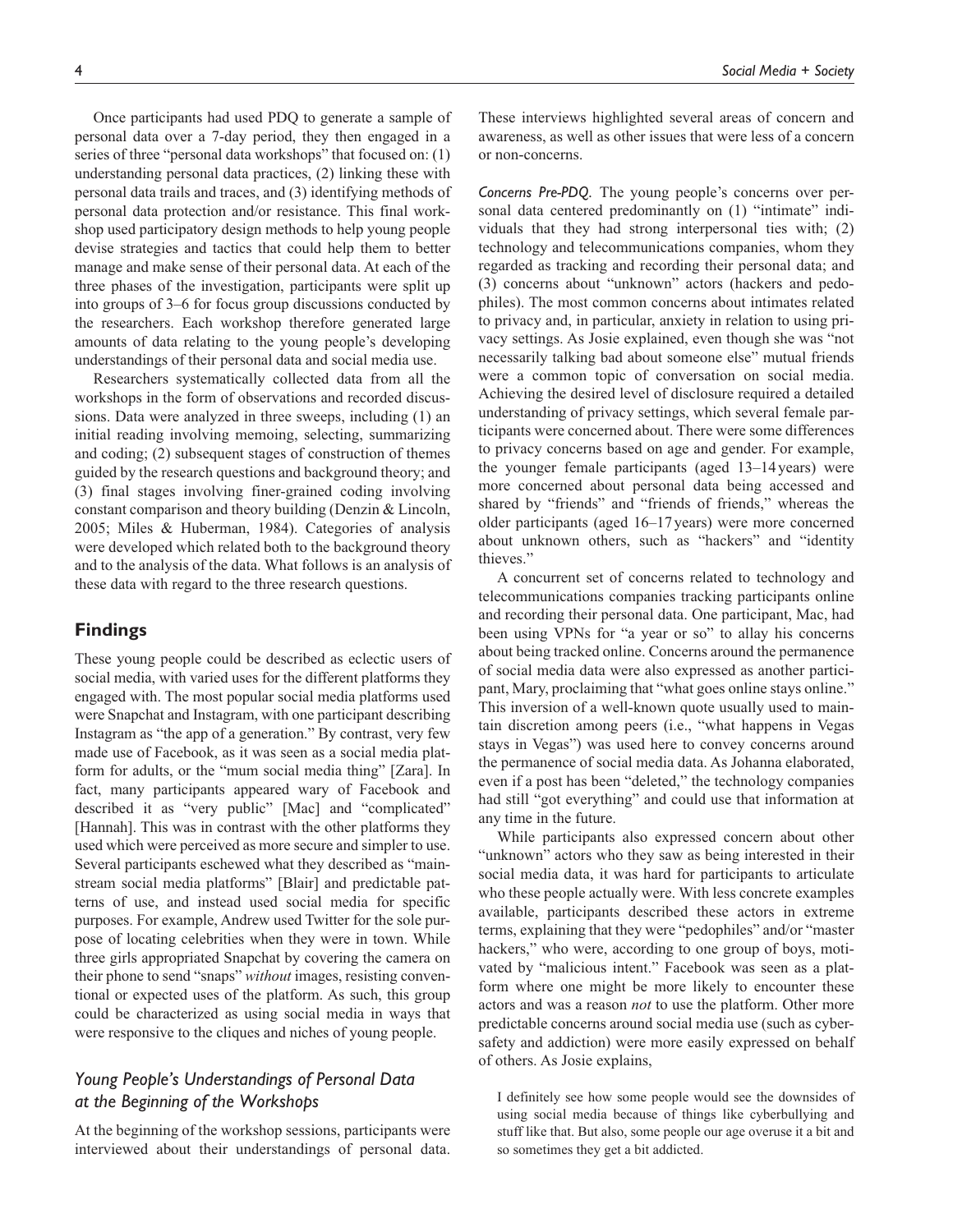*Non-Concerns Pre-PDQ.* While participants were concerned about maintaining privacy and discretion with intimates, their conversations conveyed a sense of having little control over what friends of friends could do with their social media data. This could be thought of as a pragmatic non-concern; although participants were concerned about what could happen to their data, they realized there was little they could do to maintain control in a networked context. As Johanna explained, "once you send something, it's no longer yours." This was accepted as resulting in the fact that the recipient of a post or image "can do whatever they want with it." Also of little concern to the young people were the actions of socalled "randoms" or unknown people who try to friend or follow them on social media. As Eliza, Josie, and Lucy explain, the technical features of Instagram mean they can easily "block them," so they posed little threat or concern. Another group explained that as there was no immediate physical threat, such "randoms" were relatively easy to deal with.

Some young people were nonplussed by the collection of their personal data presuming that it held no value to anyone else. As Blair reasoned, "we have nothing of any relevance to anyone . . . we say the most irrelevant, useless stuff." Another participant, Shane, added that "we pretty much just recommend music," not perceiving such information as of value to marketers and advertisers. In a similar way, targeted advertising was described as being of little real concern. As Fiona explained, while "it gets rather annoying" to see the same advertisements time and again, these could be easily ignored or overlooked. In fact, many saw targeted advertisements as a rather benign, but necessary, part of using search and social media.

*Blindspots and Misunderstandings Pre-PDQ.* Several young people were uncertain about what the term "personal data" referred to, with some assuming that these only related to mobile phone use. Similar uncertainties emerged in regard to how social media data are generated and how these are reused and repurposed. For example, Archie assumed that geo-locational data were only generated when he opened the Google maps app on his phone. Other participants were not sure what happened to images and texts once "sent" assuming that these "disappeared." Indeed, this was a reason why Snapchat, in particular, was so appealing to these participants. However, this feature is not confirmed in Snapchat's terms and conditions of service.

The workshop interviews also highlighted the young people's distrust of popular social media platforms such as Snapchat and Facebook. For example, Fiona believed that Snapchat was "run by the government" which was "using its features to track your location at all times." In a similar way, Chloe, Anna, and Hayley remained suspicious of Facebook and Instagram. They conveyed a belief that the device microphone had to be switched on in order to post content, leading Chloe to think that "it actually listens to your conversations."

This explanation was used to rationalize her recent experience of being recommended an app by Facebook just moments after speaking about the same app with her mother. Participants had a tendency to exaggerate the capabilities of technology companies, and their interest in participant's personal lives. This was particularly the case with Facebook, which was generally perceived as untrustworthy. As Joe explained, "it's a bit murky whether or not you're on a private account whether it's actually private." There were many misunderstandings in regard to Facebook, with several participants assuming that all profiles and posts were public meaning any user can post on any profile page.

Despite these overriding suspicions participants felt toward mainstream social media, many were still using these platforms. Participants spoke of the need to retain a presence on these platforms, as these were important sites for developing social relationships and intimacy with friends. This led to a complex set of reactions in participants in which their sense of "digital savvy" and skepticism was compromised by a sense of social obligation. This was particularly apparent when discussing the terms and conditions of social media platforms. Most admitted to not reading the terms and conditions carefully, with Mac quipping "I just read the button that says, 'Agree'." However, this appeared to be said for comic affect, as he later expressed awareness that there were important things included in the terms and conditions. He believed the terms and conditions agreements were deliberately long so that technology companies "can hide stuff in there that you might not like." Despite this, all participants reasoned that if they wanted to use the service, then they were obliged to agree. As Olivia said, "if you disagree they won't let you [use the app], so you have to agree." Rather than a complete misunderstanding, participants were uncertain about the implications of their personal data, and therefore had neither the time nor the inclination to address their concerns.

# *Young People's Understandings of Personal Data*  After *the Workshops*

*New Concerns Post-PDQ.* Using the PDQ app and then seeing the data implications of their social media use prompted a number of additional concerns among the young people participating in the research. These new concerns centered primarily around geo-locational tracking and the precision with which it could trace their movements. As Mac said, "It sort of feels like a digital stalker was following me around and it didn't seem quite right." Despite consenting to being tracked for the duration of the research project, when presented with the geo-locational data captured through the PDQ app, participants found it "surprising," "unsettling," and "creepy." Most reactions were elicited through the workshops, which demonstrated the capability of PDQ to collate and visualize the meta-data into a list of shops, parks, schools, and center, which participants had visited across the course of the week. Unlike other apps operating on the participant's mobile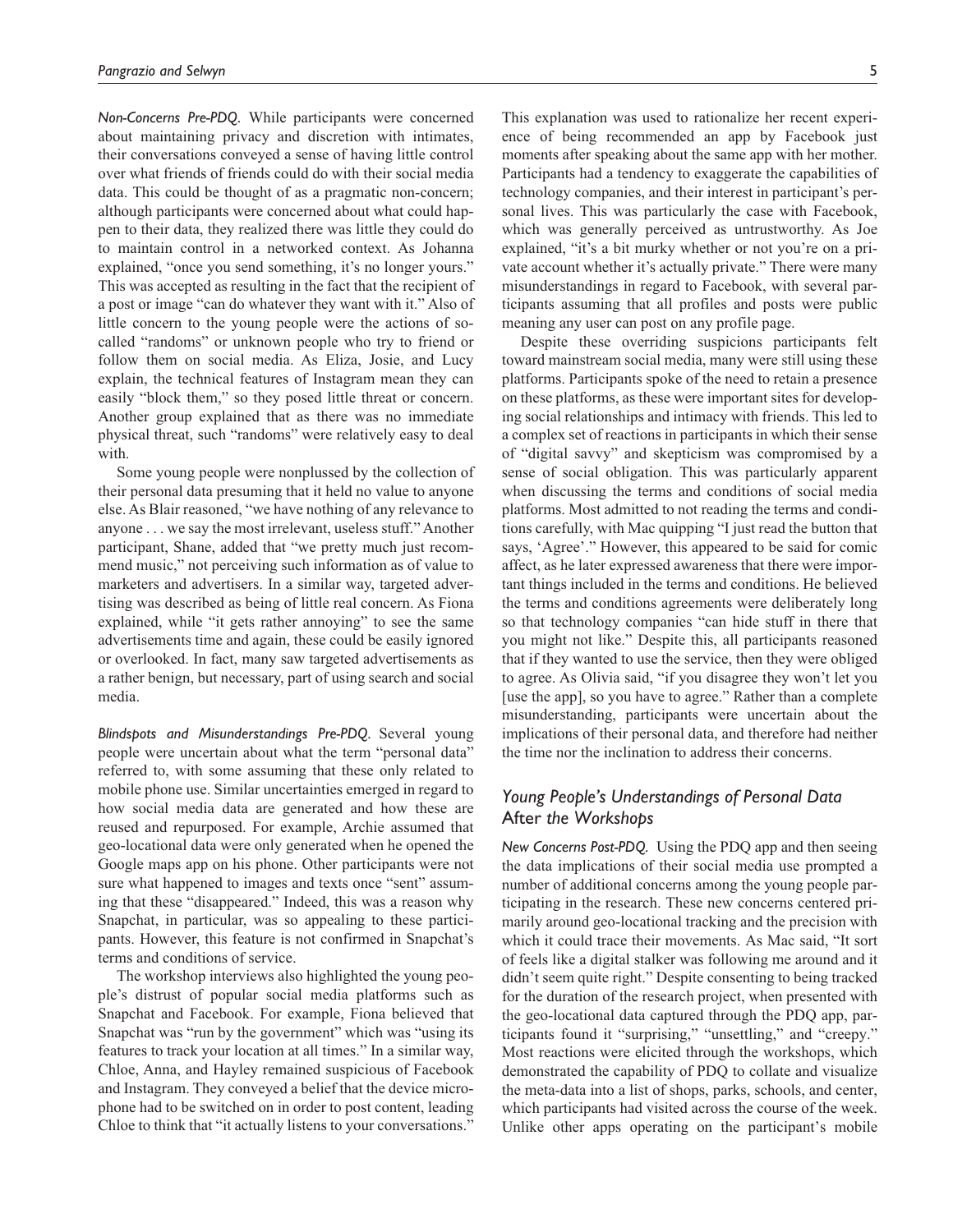phones, PDQ removed the uncertainty of being tracked. As Mac explained, "Because I know you were tracking me it felt different . . . it put me off using it [PDQ]."

*Non-Concerns Post-PDQ.* The young people were far less alarmed by the semantic analysis of text and images captured by the app. While some young people were amused by the inaccurate labeling of their emotions in images, others were "annoyed" by the inaccuracy, describing the analysis as "rubbish." Nevertheless, participants still found it "creepy," "frustrating," and "worrying" to be analyzed and typecast in this way. What appeared to be of most concern was that the analysis of text and image was, in Johanna's words, "opinionated and subjective." While the misreading of their emotions and sentiments perturbed some young people, others found the inaccuracy reassuring. When confronted with the discursive analysis of text and image, Johanna explained she would prefer to treated "like a number" rather than "have all these assumptions made about me."

Using PDQ had little effect on the way the young people felt about targeted advertising. As Matt said, "It doesn't bother me if I get a random advert for something I'm not interested in." While Shane simply said, "if you don't want it, you don't buy it." While most young people believed advertisers' use of social media data for commercial purposes was acceptable, they were still far more concerned about the same information in the hands of others (like "hackers") who would want to use the data to "make [people] feel worse," according to Hayley. As she went on to explain, "if [personal data] can be turned into a positive thing then it wouldn't be so bad." Indeed, the commercial repurposing of personal data was taken as simply part of contemporary life. As Matt reasoned, "That's just the way of the world . . . it's the way things are these days. It's not a drama. You know about it, but there's not much you can really do."

*Still Uncertain But More Aware of the Consequences Post-PDQ.* While several uncertainties and tensions prevailed, the workshops helped participants develop clearer understandings of the likely reconstitutions of their personal data. In essence, the PDQ app was able to provide an illustration of social media data so that the generation, collation, and repurposing of personal information were made clearer to the young people. This encouraged participants to reflect more carefully on the consequences of what they were doing and instigated discussions about the personal data processes that they would have overlooked in the past. For example, one conversation between two female participants clarified the purpose of cookies, while another participant was inclined to try a false name and birth date when constructing a social media profile. PDQ also provided a more concrete example and explanation for practices that had been suggested to participants in the past. Harry's parents had told him to set his Facebook to private; however, he was not entirely sure what the purpose of this was:

I was younger then and I asked my parents about it and they said, "Yeah, you can have it as long as you put it on private." I didn't understand why back then but I certainly do now after we've tested this app out.

## *Doing Things Differently?*

After using PDQ, five of the young people remained unconcerned by the repurposing of their personal data. However, with the realization that their personal details and information were not as private and secure as they first thought, many others expressed emerging concerns. After using PDQ, when asked how they would *like* to feel about their use of social media, many simply said "safe." At the same time, there was acknowledgment that changing practices in order to be "secure" online was in tension with their typical social media practices, such as presenting a profile and connecting with others. As Blair reasoned, "I want to feel known but I don't want to feel known by people you don't really know, like they almost know too much about you just from a few pictures and stuff like that." For some, being tracked or followed by "unknowns" was described as "scary" and "creepy," many of the young people were unsure what to do about it. As a result, some resorted to extreme claims, like Eliza, who said, "I'm deleting every app now!"

Using PDQ encouraged several young people to think more carefully about how they might be generating personal data, as John explained, "Now knowing to what extent it can track you in that situation you might be more careful where you use it and how you use it," while Ricky said, "Having the thought in the back of your head that [third parties] can get more specific things might prompt me to be more careful and cautious when it asks for location or things like that." At the same time, it was acknowledged that continually monitoring and changing profile and privacy settings required thought and effort, which was too involved for Ty, "I just can't be bothered to turn off my microphone or my GPS or whatever." For Ty and two others, any concerns they had about the implications of their personal data were tempered by the idea that few people would actually be interested in their data, or that it would be of any consequence. As Shane said, "it's not like it's life or death or whatever."

### **Discussion**

Unlike some social media research, this study has taken care not to be pejorative about young people's agency. There is not a normative ideal for personal data practices that we are pushing (see Mathieu, 2016). Put simply, agency encompasses the actions taken by individuals and involves a degree of self-determination. In conducting this research, our goal was to make visible the processes that are often hidden to the end user, so our participants could see how their personal data were being (re)used and make decisions that suited their needs and concerns. Following Couldry (2014), our working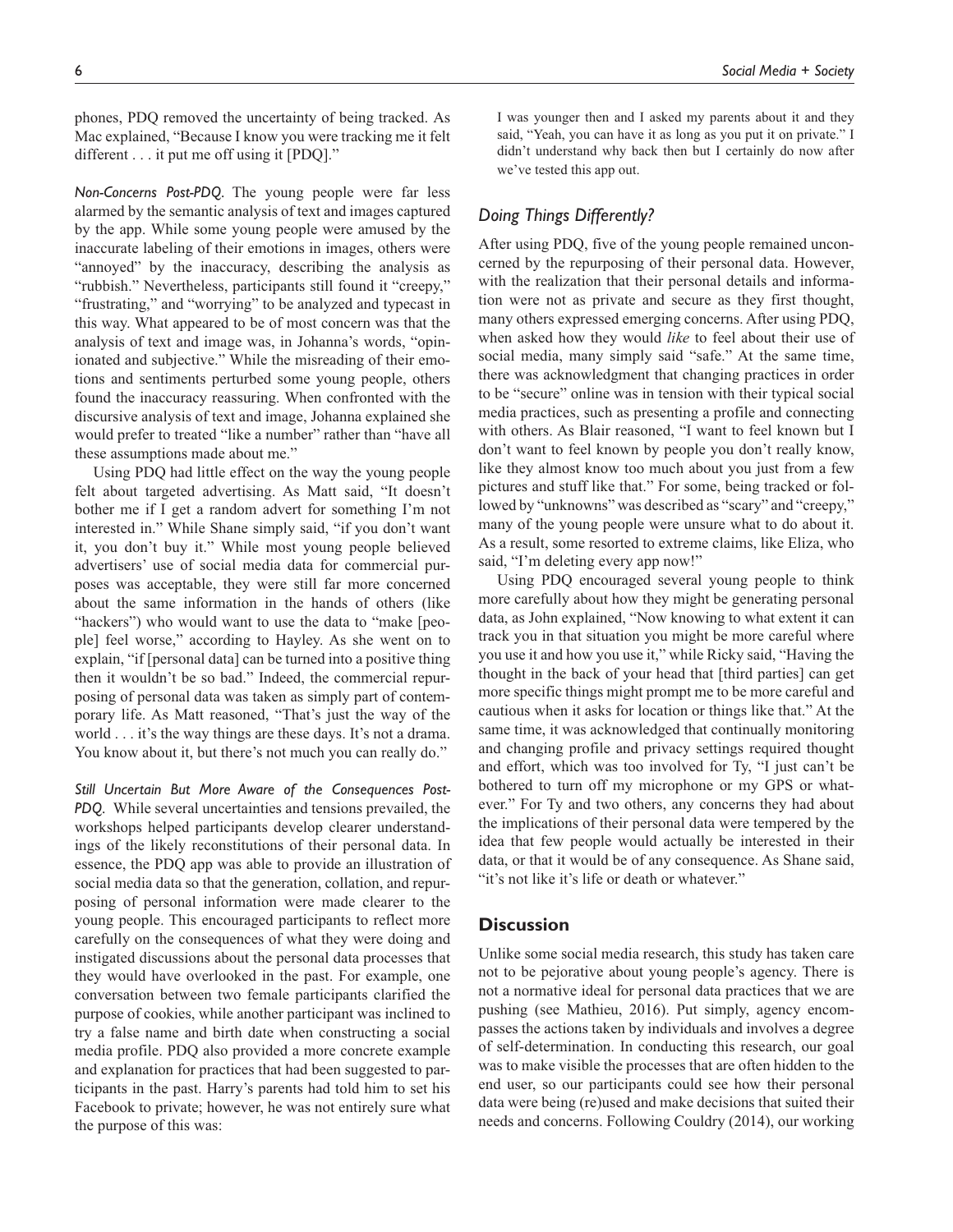definition of agency also involved creating a longer process of action and opportunities for reflection so that individuals can give "an account of what one has done, even more basically, making sense of the world so as to act within it" (p. 891). As such, this study is interested primarily in what problems users identify, and whether they feel capable of changing their practices as a result of these.

Our research has found that young social media users do have concerns over the ways their personal data are reconstituted and reused in data assemblages. Data assemblages are composed of more than the data system and its infrastructure and include "all of the technological, political, social and economic apparatuses that frames their nature, operation and work" (Kitchin & Lauriault, 2018, p. 8). It is perhaps not surprising then that the ways in which personal data impinge on personal privacy were a particular area of concern for young people. However, the complexity of digital data assemblages, privacy settings, and various "terms and conditions" agreements mean that these concerns are often accompanied by a sense of powerlessness. Of course, it is important to recognize that this is not specifically a "teen" phenomenon—indeed, the issues attendant to personal data similarly overwhelms adults. Yet, our findings suggest that demystifying data processes and making these transparent is a necessary initial step toward raising understandings among young people.

Many of the rationales for not altering individual practices were based on a reluctance to compromise the central tenet of social media—that is, sociality, identity representation, and non-familial community (Haber, 2016). Indeed, the idea of not using social media throws up many concerns and fears for young people. Disclosure of personal data through photographs, posts, and interactions is critical to establishing a digital "presence" on the social network. As Marwick, Fontaine, and Boyd (2017) point out not having a digital presence can influence future job prospects and social opportunities. More significantly, in some instances, non-use of social media has been rhetorically framed as a "political identity statement" (Baumer et al. 2015), meaning there are implications and inferences drawn if one ceases to participate in collectively expected ways.

Our research points to several reasons why data privacy is difficult. First, interacting with others online is a statement of trust and there was a reluctance to jeopardize that through behaving "abnormally." Rather than disrupt connections and interactions through heightened security settings, most of the young people in our research were inclined to adopt a more permissive attitude toward data privacy. Any concerns they had were offset by the idea that few "people" would be interested in their personal data and that there would only be minor implications through data processing (i.e., targeted advertising). According to van Dijck (2014), this underlying trust in corporate platforms is what has made "datafication"

so widespread. However, unlike van Dijck (2014), our research suggests that this is not an unwitting trust—our participants have a sense that data are reused and repurposed in myriad ways.

Yet the design of social media makes it impossible—if not impractical—to think about data flows. Due to the complex design of social networks, it is very difficult for users to know to whom they are connected through their friends and followers. Depending on a user's privacy settings, posts can be viewed by potentially thousands of other users, making it "practically impossible . . . to gauge the scope of visibility of the posts throughout the social network" (Jung & Rader, 2016, p. 2). As Gilbert (2012) writes, "Unless explicitly designed into systems, most social information remains hidden inside databases" (n.p.). Without transparency of these connections, it is hard to understand how data flows within the system, let alone manage these through their privacy settings.

It is clear that we cannot simply "trust" companies and businesses to self-regulate. As Peacock (2014) reminds us, the business model of many corporations is based upon information, meaning any form of regulation puts them at an economic disadvantage:

Companies that use big social data in combination with webtracking technologies store personal data on an unprecedented scale. In an unregulated information market and a *laissez-faire* institutional context, the sheer scale of these operations has introduced new challenges to online user agency. (p. 7)

As such, it is difficult to redress these systemic problems, at least in the short term. A better strategy might be found in lobbying companies to fulfill their corporate responsibility to respect the privacy and security of their customers. More effort should be put into ensuring the terms and conditions are transparent and that renewal of consent is requested, rather than assumed (Custers, 2016).

Technical solutions require competent digital literacies. However, even with competent digital literacies it can be difficult for users to understand and manipulate the technical mechanisms to achieve the appropriate level of disclosure. As Jung and Rader (2016) note,

successfully using the technical mechanisms available in the system to control access to their information is difficult for users, because they often do not understand the correct privacy setting configuration for the level of disclosure they are trying to achieve. (p. 3)

Efforts to cultivate digital literacies also need to encompass the social and ethical aspects of social media, as technical skills alone are not sufficient in preparing young people for the complex situations and decisions they must navigate as part of use.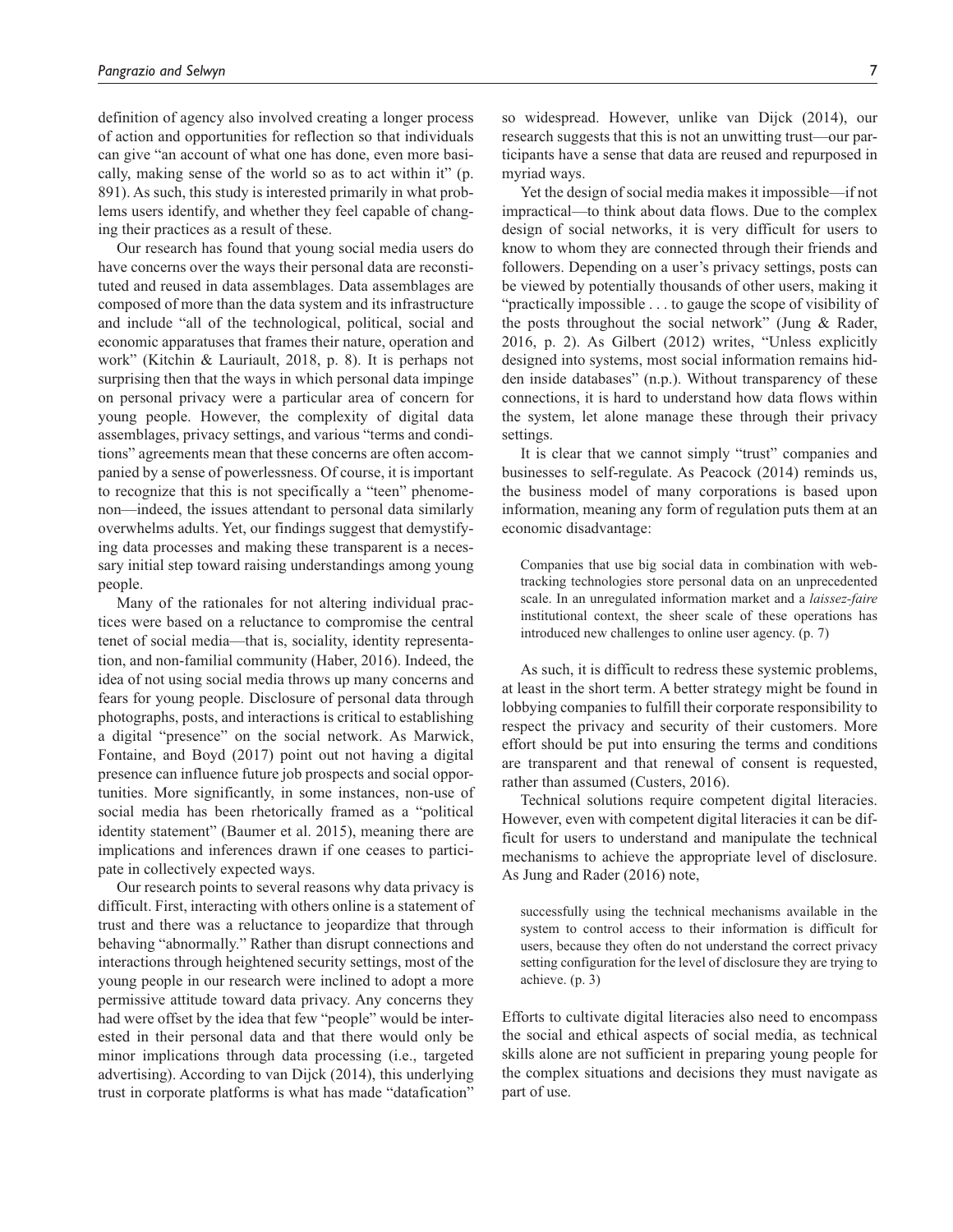# **Conclusion**

All of these suggestions point to the underlying need to encourage and support the development of 'critical data literacies' among young social media users. As digital technologies continue to permeate everyday life, so too do the opportunities for data extraction. In light of this, it seems prudent to work toward cultivating a new discourse around personal data that impel a more critical disposition toward these issues. Such a discourse might also encourage social media users to think beyond the current strategies and counter-practices to ensure that new problems associated with the rise of Big Data, Internet of Things, and other emerging technologies can be addressed with new practices and strategies.

Despite their youthful intentions and digitally savvy self-perception, these young people were aware that achieving data privacy was difficult. Indeed, Obar (2015) argues that data privacy self-management is a "fallacy" and calls for self-governance as "romantic and impractical" (p. 2). The data assemblage is opaque and complex, putting data privacy and the notion of informed consent beyond the purview of most citizens. As our research has found, managing personal data also requires advanced technical skills and ongoing maintenance. The question then becomes *should* it be up to the individual to ensure their data privacy? Self-responsibilization might be beyond the individual, suggesting that more collective and centralized approaches to data privacy are the only realistic way forward.

Our research has shown that managing and controlling social media data involve social and technical challenges that can be difficult for young people to negotiate. While this might manifest as a form of apathy, it is more likely a sense of powerlessness at the opacity and all-encompassing nature of data assemblages. With limited support and education on how to negotiate these tensions, individuals are left with little choice but to accept the status quo. Clearly, there is a need for further research into how best to support, not only individuals but *all* individuals to become informed and agentic data citizens. While this support will vary according to the demographic in question, demystifying data flows within the data assemblage is an important starting point. An array of critical and creative methods and approaches need to be considered in order to understand and build knowledge of the complex ways in which data can be used to profile and predict individual behavior. Further empirical work is also required to establish which practices are feasible for individuals in managing their data privacy so that academic concerns might align with the realities of everyday data literacies.

#### **Declaration of Conflicting Interests**

The author(s) declared no potential conflicts of interest with respect to the research, authorship, and/or publication of this article.

### **Funding**

The author(s) disclosed receipt of the following financial support for the research, authorship, and/or publication of this article: This paper is based on research funded by the auDA Foundation (2016- 2017 grants scheme).

## **ORCID iD**

Luci Pangrazio **D** <https://orcid.org/0000-0002-7346-1313>

#### **References**

- Baumer, E., Guha, S., Quan, E., Mimno, D., & Gay, G. (2015). Missing Photos, Suffering Withdrawal, or Finding Freedom? *Social Media & Society*, 1–14 doi:10.1177/2056305115614851.
- Blomberg, J., & Henderson, A. (1990, April). Reflections on participatory design. In Chew, J. and Whiteside, J. (Ed.) *Proceedings of CHI', 90* (pp. 353–359). Seattle, WA: ACM Press.
- Bødker, S., Grønbæk, K., & Kyng, M. (1993). Cooperative design. In D. Schuler & A. Namioka (Eds.), *Participatory design* (pp. 157–175). Hillsdale, NJ: Lawrence Erlbaum.
- Boyd, D., & Crawford, K. (2012). Critical questions for Big Data. *Information, Communication & Society*, *15*, 662–679.
- Couldry, N. (2014). Inaugural: A necessary disenchantment: Myth, agency and injustice in a digital world. *The Sociological Review*, *62*, 880–897. doi:10.1111/1467-954X.12158
- Custers, B. (2016). Click here to consent forever: Expiry dates for informed consent. *Big Data & Society*, *3*(1), 1–6.
- Dalton C, Taylor L and Thatcher J (2016) Critical data studies. Big Data & Society, *3*(1), 1–9. doi:10.1177/2053951716648346.
- Denzin, N., & Lincoln, Y. (2005). *The SAGE handbook of qualitative research* (3rd ed.). London, England: SAGE.
- Donovan, G. (2013). *My digital footprint.ORG: Young people and the proprietary ecology of everyday data* (Doctoral dissertation). New York: Faculty of Psychology, City University of New York.
- Ehn, P. (1988). *Work-oriented design of computer artifacts*. Hillsdale, NJ: Lawrence Erlbaum.
- Gilbert, E. (May, 2012). *Designing social translucence over social networks*. Paper presented at the Computer Human Interaction Conference, Austin, TX.
- Gregory, J., & Bowker, G. (2014). The data citizen, the quantified self and personal genomics. In D. Nafus (Ed.), *Quantified* (pp. 211–225). Cambridge, MA: MIT Press.
- Haber, B. (2016). The queer ontology of digital method. *WSQ: Women's Studies Quarterly*, *44*, 150–169.
- Helmond, A. (2015). The platformatization of the web: Making web data platform ready. *Social Media & Society*, *1*, 1–11.
- Jung, Y., & Rader, E. (2016). The imagined audience and privacy concern on Facebook: Differences between producers and consumers. *Social Media & Society*, *2*(2), 1–15.
- Kennedy, H., & Moss, G. (2015). Known or knowing publics? Social media data mining and the question of public agency. *Big Data & Society*, *2*(2), 1–11.
- Kitchin, R., & Lauriault, T. P. (2018). Towards critical data studies: Charting and unpacking data assemblages and their work. In J. Thatcher, A. Shears, & J. Eckert (Eds.), *Thinking Big Data in geography* (pp. 3–20). Lincoln: University of Nebraska Press.
- Marwick, A., & Boyd, D. (2014). Networked privacy: How teenagers negotiate context in social media. *New Media & Society*, *16*, 1051–1067.